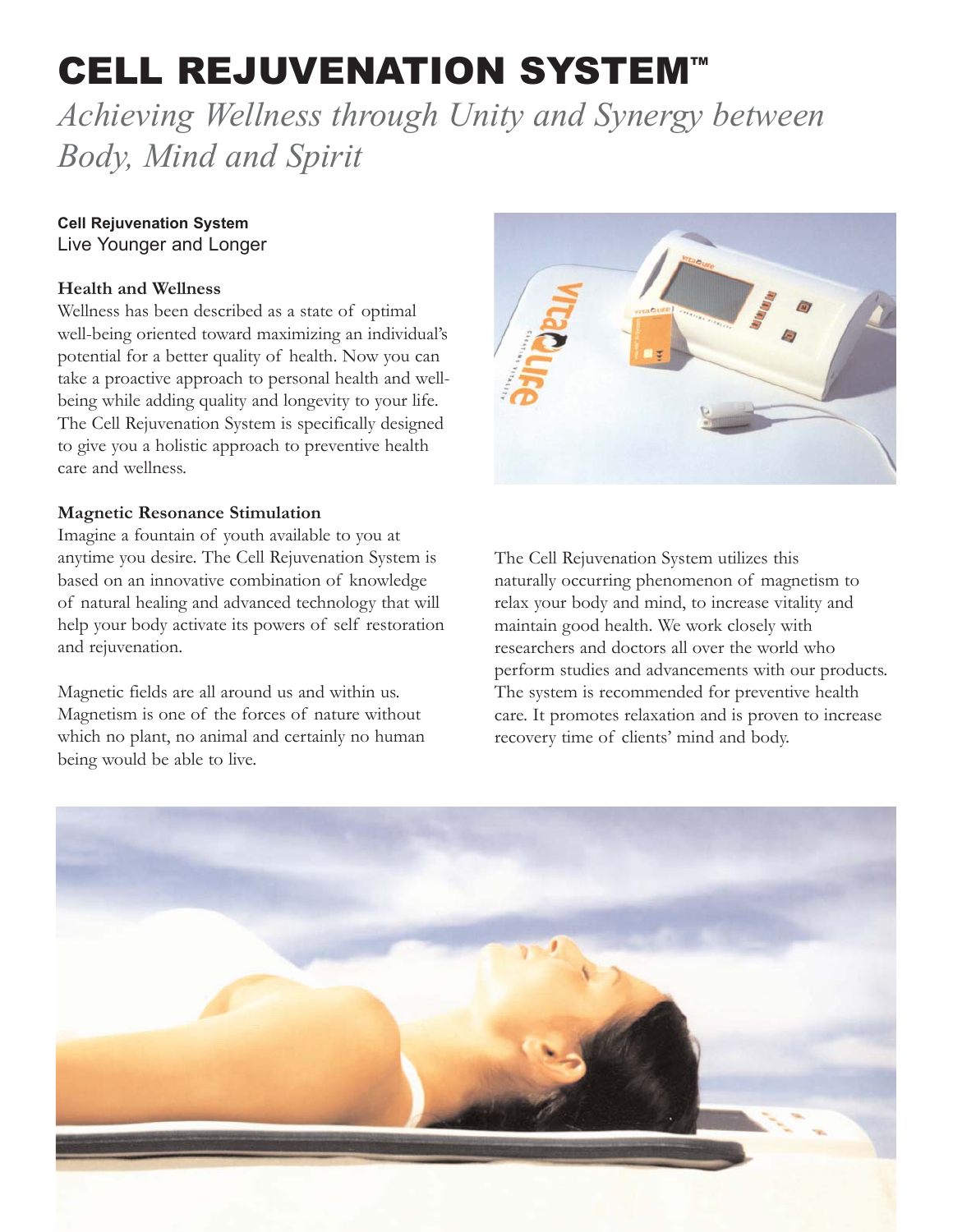

#### **Cell Rejuvenation System** Connection of magnetic resonance stimulation and bio-feedback

Vegetative and motor functions are documented during the client's treatment using the finger biofeedback sensor and evaluated in the Cell Rejuvenation System's control unit. This allows the treatment parameters to be continuously adapted in "real time".

Please note: This product is not intended to diagnose, treat or cure any disease. This product has not been evaluated by the Food and Drug Administration.



#### **Cell Rejuvenation System** The route to good health comes from within

In magnetic resonance stimulation, such as is used in the vita-life Cell Rejuvenation System, the body is stimulated with a magnetic field with specific frequency bundles, similar to the frequency bundles of the natural magnetic field of the earth. This results in activation of the fundamental metabolic functions of every cell in the body. Over 120,000 units are used worldwide by over 280,000 individuals.

Clients experience positive results:

- o Naturally stimulates the body's metabolism
- o Direct-to-cell delivery system
- o Increased cell absorption and utilization
- o Naturally reduces the effects of aging
- o Clients experience a rejuvenating effect
- o Feel energized and revitalized
- o Gain more benefit from treatments
- o Enjoy long term effects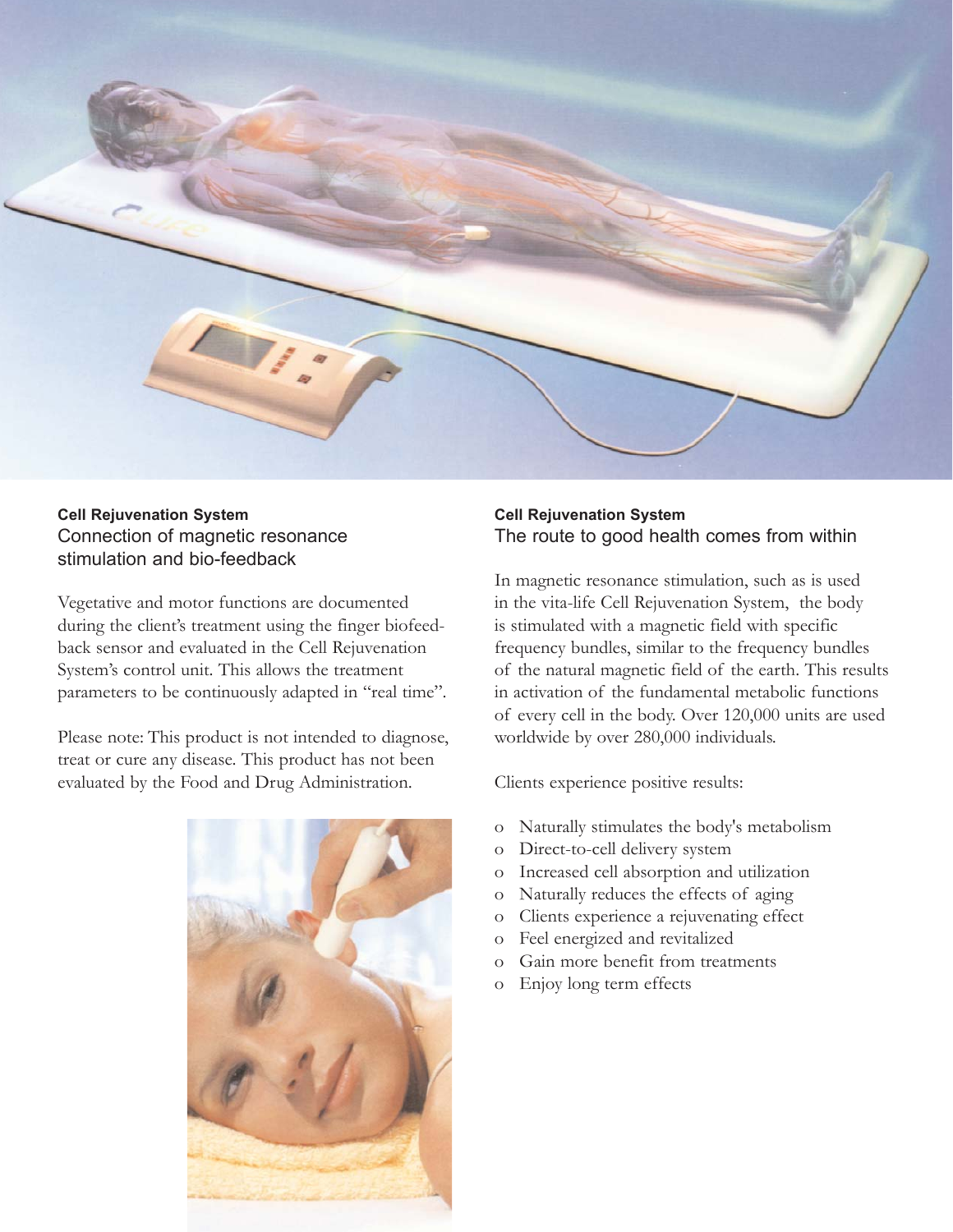

# equifield® applicators

Unlike conventional magnetic field mats used in magnetic resonance stimulation whose designs produce little beneficial effect, the Cell Rejuvenation System's equifield® applicators provide an even magnetic field for balanced treatment. The equifield® applicators have only one coil that is wound in a spiral configuration. The distance between neighboring wires in different sections of the medium differs, thereby ensuring an even (homogenous) magnet field across the mat applicator's entire surface.



# Probe applicator with targeted effect

Conventional probe applicators used in magnetic resonance stimulation expose operators of the device to the same magnetic field as the patient. The Cell Rejuvenation System resolved this problem with a new probe applicator by ensuring that the core has a section that stretches radially behind the coil and a connecting section of the core that surrounds it. This ensures that the magnetic field is concentrated in the area requiring treatment.



## Light therapy glasses

The casing of the color glasses used with the Cell Rejuvenation System contains three differently colored light sources whose light intensity can be controlled separately, and a luminescent screen made of lightpermeable and light-diffusing material. The intensity and color of the light can be varied in a specified rhythm. These types of light therapy and color therapy can be combined very effectively with magnetic resonance stimulation, electrostimulation therapy or sound therapy and are generally used to relax the client and promote his or her well being.

# Technology, production and quality assurance

The Cell Rejuvenation System is manufactured in European production facilities in Germany, Switzerland, Liechtenstein and Austria. This ensures a consistent and high level of product quality that our customers can rely on. To provide quality assurance and control, state-of-the-art technology is used: the testing of a system of this complexity is not possible using conventional means.

A comprehensive quality mangement system shortens our customers' pathways to development and production. This means that customer wishes can be fed directly into this system and improvements effected without delay.

# Health and technology working together

The Cell Rejuvenation System combines years of experience in wellness and health care, ancient wisdom from natural medicine and the latest technology to create a unique and beneficial experience. Contact us for more information.

> BioMed Wellness, LLC 777 E. Atlantic Ave., Suite C2 #343 Delray Beach, FL 33483 Telephone: 561-279-2524, Fax: 561-279-2522 Email: info@biomedwellness.com www.biomedwellness.com



### Chip card

The Cell Rejuvenation System comes with a choice of a wellness or fitness chip card intended for home use and simple application by independent doctors.